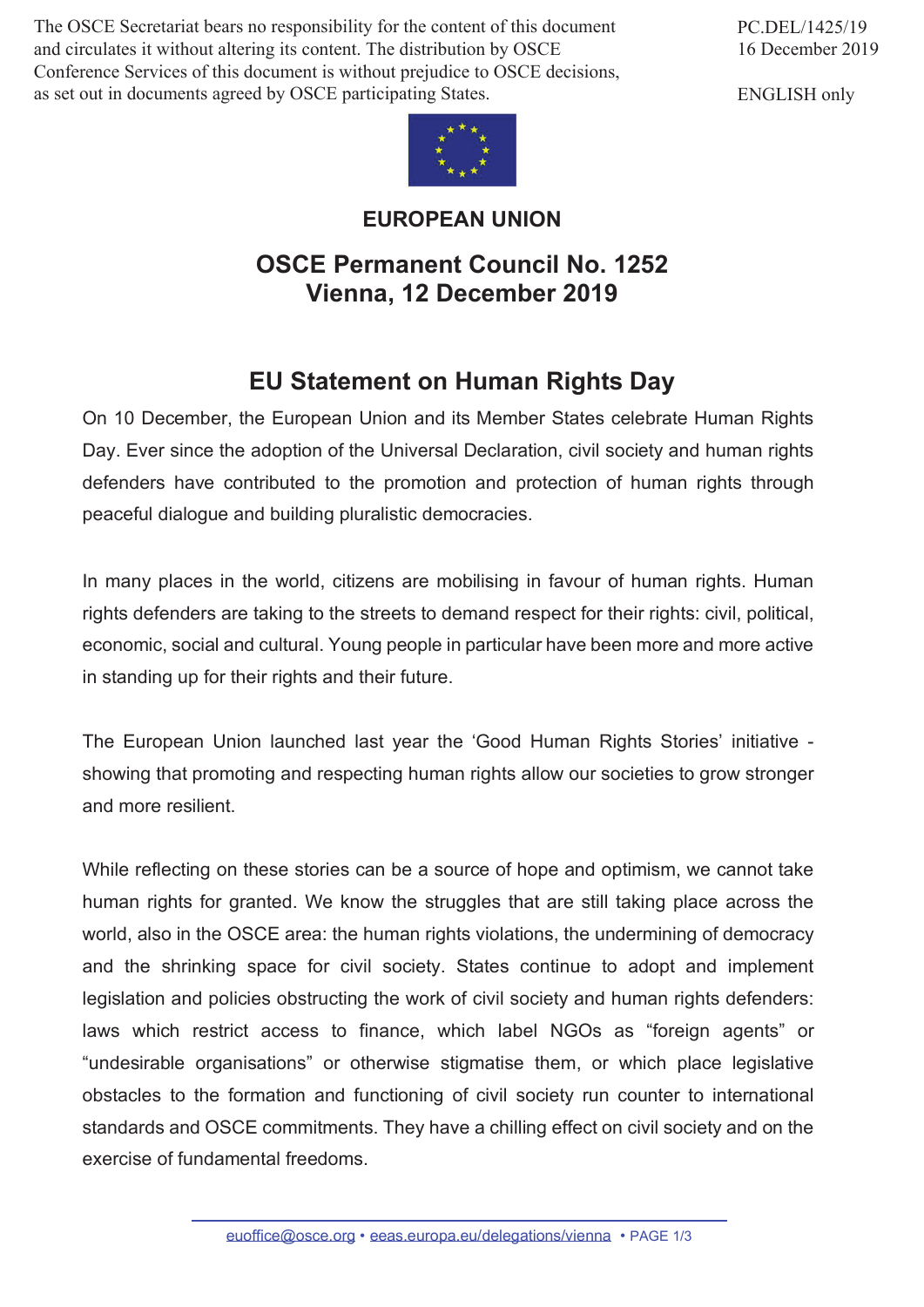The Parallel Civil Society Conference, which took place last week in Bratislava, addressed, once more, many of these challenges, in particular with regard to freedom of peaceful assembly and environmental defenders. We welcome the report and recommendations presented by the participants of the OSCE Parallel Civil Society Conference 2019 and reaffirm the importance of continued cooperation with and participation of civil society organisations in OSCE activities.

We commend all individuals and organisations that work tirelessly to ensure that the participating States implement our OSCE commitments on human rights and who hold governments to account. We speak here of civil society organisations, or courageous individuals who step forward to defend human rights. We can draw inspiration from human rights defenders, who bravely face increasing pressure, intimidation, threats and attacks in many countries, including in the OSCE area. They deserve our recognition and our deepest thanks. Support for human rights defenders, including women human rights defenders, is at the core of the EU's external human rights policy and one of its major priorities.

We also commend the work of the OSCE autonomous institutions, ODIHR, the HCNM and the RFOM, for their efforts to promote human rights, as essential contributors to comprehensive security. Their work, mandates and institutional independence are essential for the protection and advancement of fundamental freedoms and human rights.

The European Union will continue to reaffirm its commitment to protect and promote the universality of human rights whenever they are violated or questioned, inside or outside its borders. We will continue to work to advance the implementation of our OSCE commitments and we call on all participating States to live up to them and reverse existing violations.

Today and every day, the EU will continue to stand up for human rights and fundamental freedoms worldwide, and will commit its full support to every individual who does the same.